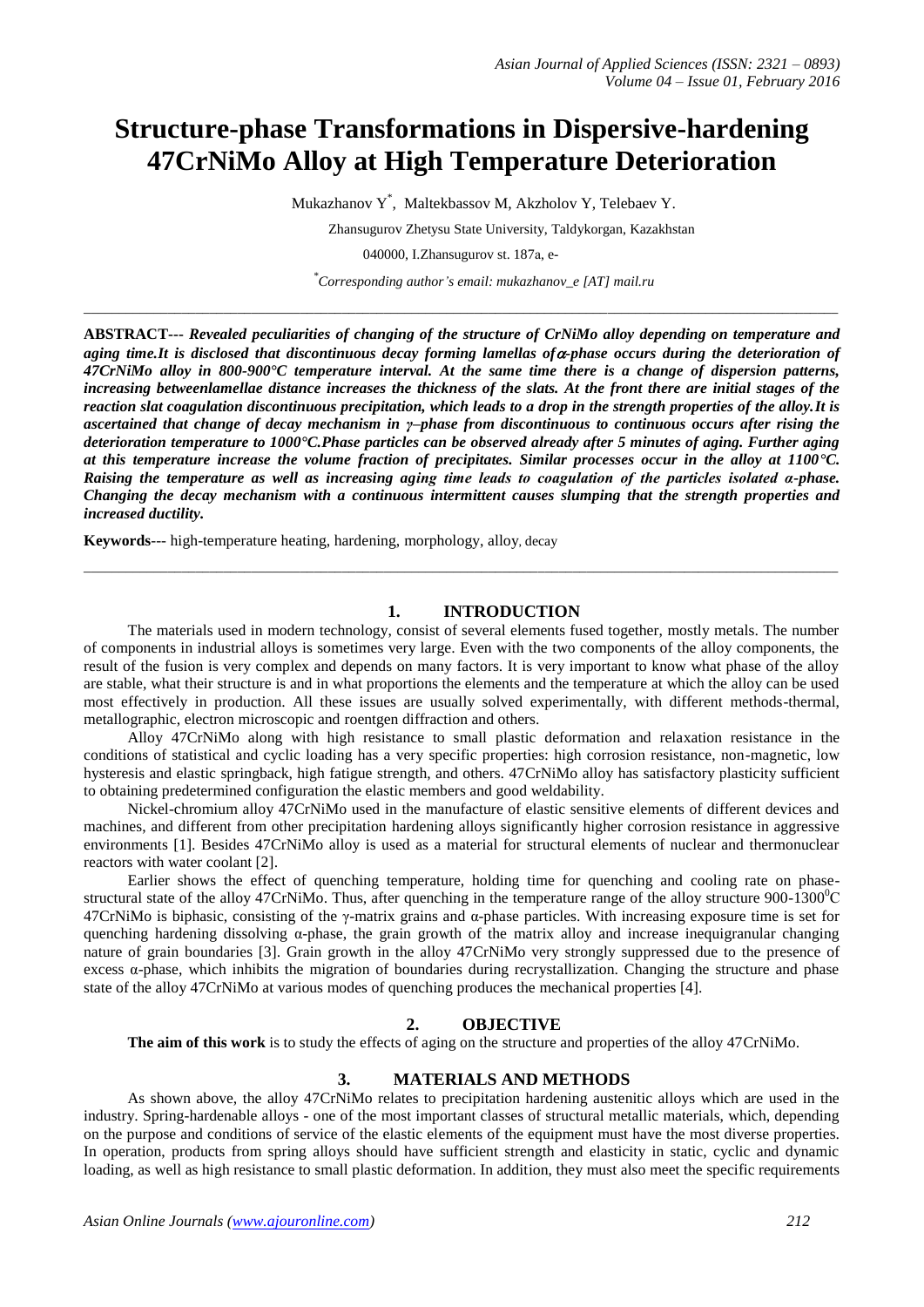of the technology, without which it is impossible to produce high quality elastic elements given configuration of devices and get a set of high physical and mechanical properties.

Subjects - alloy 47CrNiMo industrial manufacturing and standard chemical composition (47% -Cr, 5% -Mo, rest. - Ni).

As you know, metallographic analysis is widely used in industry to control the structure of the metal, semifinished and finished products to ensure their quality. Metallographic analysis method introduced in a number of existing standards. In the microstructure control the amount of grain size, the volume fraction of the material has undergone decay and volume fraction  $\alpha$  -phase in the alloy 47CrNiMo.

Filming of the microstructure of thin microscope was carried out with a digital camera OLYMPUS. The total increase of a microstructure in the photograph was determined by shooting in the same mode micrometer range (price 0.01 mm).

Transmission electron microscopy of thin foils, together with the methods of electron diffraction analysis gave us the opportunity to carry out the identification of precipitates at a very low volume fraction of precipitates, explore the local distribution of the phases and morphology discharge at very high resolution. Thus, in the study of the structural and phase transformations using an electron microscope, not only solved the problem of analysis of the microstructure morphology, i.e. shape, size and arrangement of phases and structural components, but electron diffraction structural and phase analysis. Observations of the collapse of the structure of the supersaturated solid solution was performed on electron microscopes EMW-100B, EM-125K, with a resolution of about 50Å. (Studies performed with the goniometer) that completely satisfied the task. Thin sections for metallographic investigations polished and etched by electrolytic method in 10% acetic chlorine electrolyte. The samples for electron microscopy as discs prepared by electro-jet, as well as the method of thinning foils.In this paper, as the main research methods were used: micro hardness testing, the study of the structure using light and electron microscopy, roentgen diffractometer analysis phase.

The heat treatment of the alloy samples was carried out in laboratory 47HNM tubular electric resistance-type SUOL-0,4.4/12-M2-U4.2 in vacuum with a residual pressure not higher than 1 Pa. The temperature is measured and regulated by a precision temperature controller VRT-2 with two thermocouples type TPP 1378. Precision control and maintain the temperature of the appliance of ART-2 was  $\pm 0.5^{\circ}$ Cand thermocouple temperature measurement error of the CCI in 1378 at the upper limit of the measurement 1300 $^{\circ}$ C no more  $\pm 3^{\circ}$ C, that is, the total error of the temperature measurement in the furnace does not exceed  $\pm 4^{\circ}$ C.

## **4. RESULTS AND DISCUSSION**

Typical microstructures corresponding to different stages of aging in the temperature range  $800-1100^{\circ}C$  shown in fig.1-4. After aging at  $800^{\circ}$ C over the entire volume of the material flows of discontinuous decomposition with the release of  $α$ - phase chromium-based bcc. At the same time there is a change of dispersion structure, increase corrected distance increases the thickness of the lamellae. At the front, the initial stages of the reaction occur coagulation of lamella discontinuous precipitation (fig.1b), which leads to a drop in the strength properties of the alloy. Migration of the reaction front is carried out at a considerable segment of the boundary, so while there are many plates α-phase, growing perpendicular to the moving boundary. Increasing the surface of the reaction front leads to the appearance of new particles between the growing lamellae. That during the growth take the form of plates or rods. The origin of the particles can occur both independently and branching of existing as it does not require strict crystallographic matching between the initial release and the matrix.



abc

Fig.1. Microstructure of tempered 1250<sup>°</sup>C, 1 min. 47CrNiMo alloy after aging at 800<sup>°</sup>C, 2:00 hours a - x1000; b x1300; c - x8500

Decay within the globular particles  $\alpha$ -phase leads to the formation of the layered structure of the form, with the particle size increases in comparison with the decomposition of the  $700^{\circ}$ C. Particularly clearly noticeable on dark-field shot in the reflexes of  $\alpha$ -phase, shown in Fig.1c.

Further coarsening of the structure occurs when the aging temperature and time of annealing. Thus, when  $900^{\circ}$ C alloy structure becomes coarse (fig.2), dramatically increases the thickness of the lamellae and corrected distance in the areas of discontinuous precipitation. In globular particles of α-phase, a layered structure is larger than in the preceding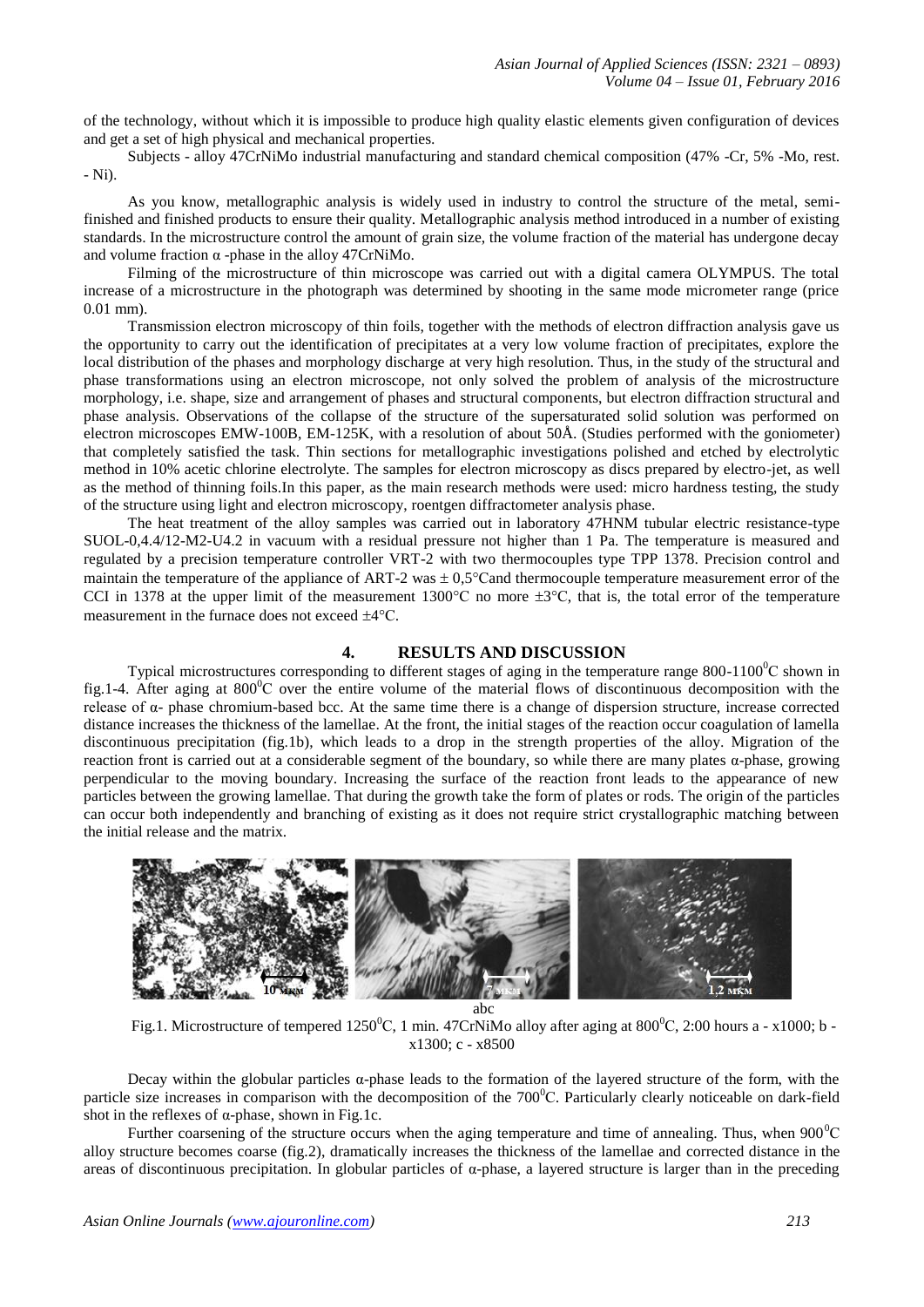heat treatment.



Fig.2. The microstructure of the alloy aged at  $900^{\circ}$ C 1250<sup>o</sup>C from pre-hardened, 1 min: a - x1000; b - x7500; c x7000

Increasing the temperature to 1000<sup>o</sup>C aging leads to a change in the mechanism of decomposition of  $\gamma$ -phase. In contrast to the case of excess continuous phase released (fig.3, 4). Phase particles can be observed already after 5 minutes of aging. Further aging at this temperature increase the volume fraction of the precipitates. Similar processes occur in the alloy at  $1100^{\circ}$ C (fig.4b, c). Raising the temperature as well as an increase in aging time leads to coagulation of the particles isolated α-phase. Changing the decay mechanism with a continuous intermittent causes slumping that strength properties and increases ductility of the alloy.



Fig.3. The microstructure of the alloy after quenching from 47CrNiMo 1250<sup>0</sup>C, 1 min. and aging at 1000<sup>0</sup>C: a - 5 hours, x450; b - 1 hour,x8500; c - 1 hour,x8500



Fig.4. Microstructure of pre-hardened by  $1250^{\circ}$ C, 1 min. alloy after aging: a - 1000 $^{\circ}$ C 0.1hours, x10000; b - $1100^{\circ}$ C 0.5 hours, x450; c -  $1100^{\circ}$ C, 1 hours, h8000

It is interesting to follow the kinetics of decay inside the globular particles of  $\alpha$ -phase. Fig.5 shows a typical microstructure in the alloy 47CrNiMo, aged at  $600^{\circ}$ C containing particles of  $\alpha$ -phase. This low temperature aging was chosen for the following reasons. Firstly, at this temperature, there is no completely intermittent disintegration and therefore it is possible to clearly define  $\alpha$ -phase particles, their morphology and the volume fraction. Secondly, at a temperature  $600^{\circ}$ C can be disregarded practically diffusion processes, leading to dissolution of the particles. From the analysis of the structure shows that the particle volume fraction  $\alpha$ -phase is rather high and is 10-15% $\alpha$ -phase particles are mainly located at the grain boundaries, mostly in the area of the three grains. Statistical research shows the structure of the structural heterogeneity of the alloy 47CrNiMo because there are areas with a volume fraction of particles α-phase more than 50%. Perhaps this is a consequence of metallurgical defects of character.

At the electron microscopic study of particle  $\alpha$ -phase after a short aging at 600<sup>°</sup>C established the presence of decay inside such particles (fig.5, 6). The structure of the collapse was so dispersed that gave the so-called speckled contrast and clearly manifested only in dark-field images taken in strands α-phase (fig.5a and b). Increase the aging time to 10 hours at  $600^{\circ}$ C clearly allowed to examine the structure of the decay (fig.6a). And finally, an increase in aging temperature led to the formation of  $700^{\circ}$ C type vidmanshtet structure (fig.6b). Thus darkfield study revealed that each plate has the form of a laminate (fig.6c). With further increase in the annealing temperature α-phase particles, as well as in the matrix structure coarsening process is observed.